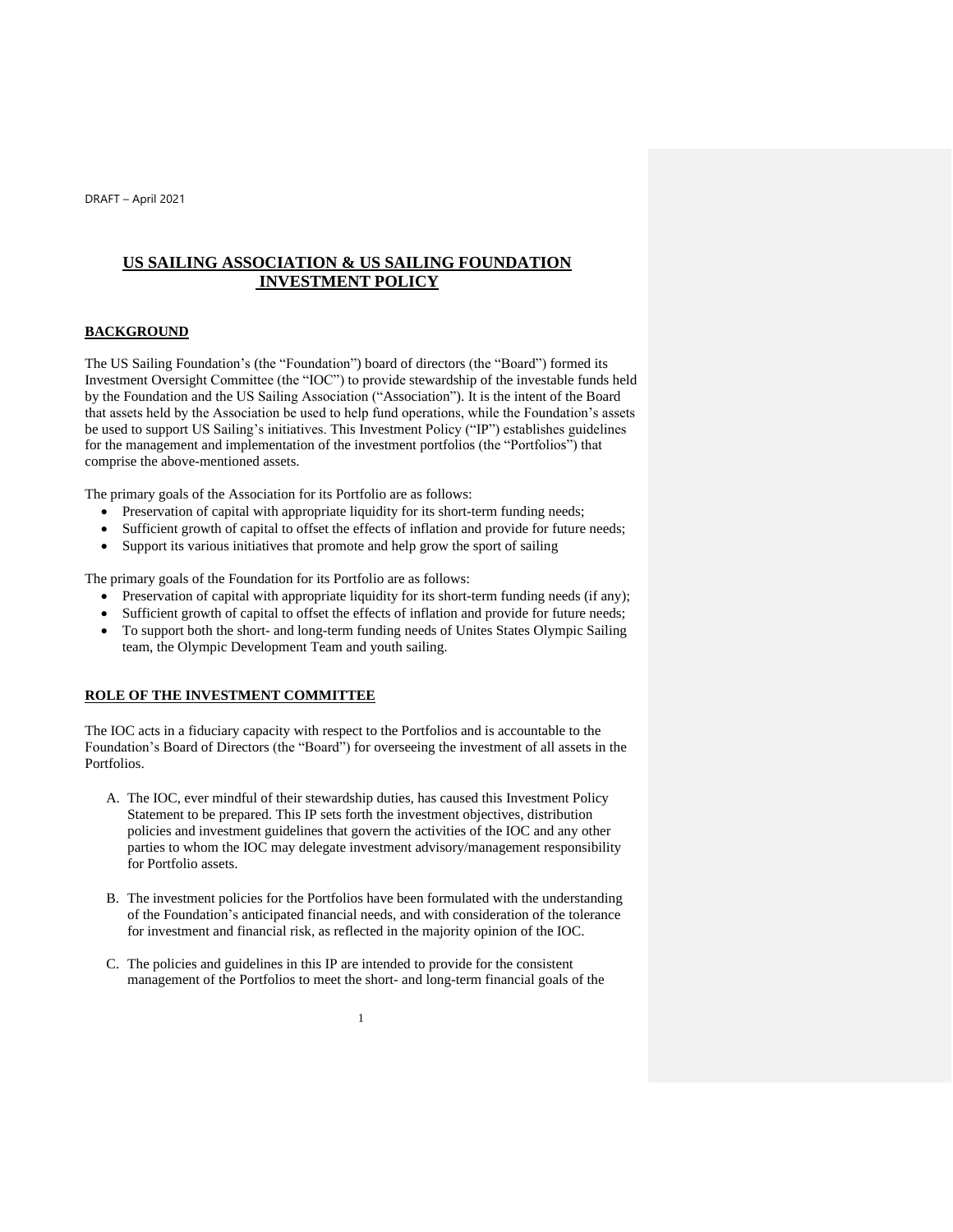Association and the Foundation, while also providing for sufficient investment flexibility to respond to changes in capital market conditions and in the financial circumstances.

- D. The IOC while taking into consideration feedback from the Board and Finance Staff as well as the recommendations of the Investment Advisor will decide on the timing as to how new cash will be invested and how and when cash will be raised (for distributions). Overall investing or raising cash all at once or a mechanism of dollar cost averaging is the preferred method for handling cash flows.
- E. The IOC will review this IP at least once per year. Changes to the IP can only be made by the affirmation of a majority of the voting members of the IOC, followed by ratification of the Board. All Board and IOC members shall have access to the IP as well as performance reports.

#### **PORTFOLIO INVESTMENT POLICIES**

#### A. ASSET ALLOCATION POLICY

Since the selection and weighting of asset classes comprising the Portfolios is the primary determinant of investment return and volatility, asset choice will be carefully considered by the IOC in accordance with a systematic allocation process derived from IOC policy.

## **ASSOCIATION PORTFOLIO:**

The Association Portfolio will be implemented and managed as a growth-oriented portfolio composed of two major components: an equity portion and a fixed income portion. It is possible that an allocation to alternative investments may also be considered.. The equity allocation is expected to provide the long-term real growth of the Portfolio assets. The fixed income portion is expected to generate current income and provide for more stable periodic returns.

Outlined in the table below are the strategic asset allocation guidelines for the Association's Portfolio as determined by the IOC to be appropriate to meet the long-term financial goals and objectives, of the Association:

| Major<br><b>Asset Class</b>    | <b>Minimum</b> | <b>Maximum</b> | <b>Strategic</b><br><b>Target</b> |
|--------------------------------|----------------|----------------|-----------------------------------|
| <b>Alternative Investments</b> | $0\%$          | 20%            | 10%                               |
| <b>Equity</b>                  | 50%            | 70%            | 60%                               |
| <b>Fixed Income</b>            | 20%            | 50%            | 26%                               |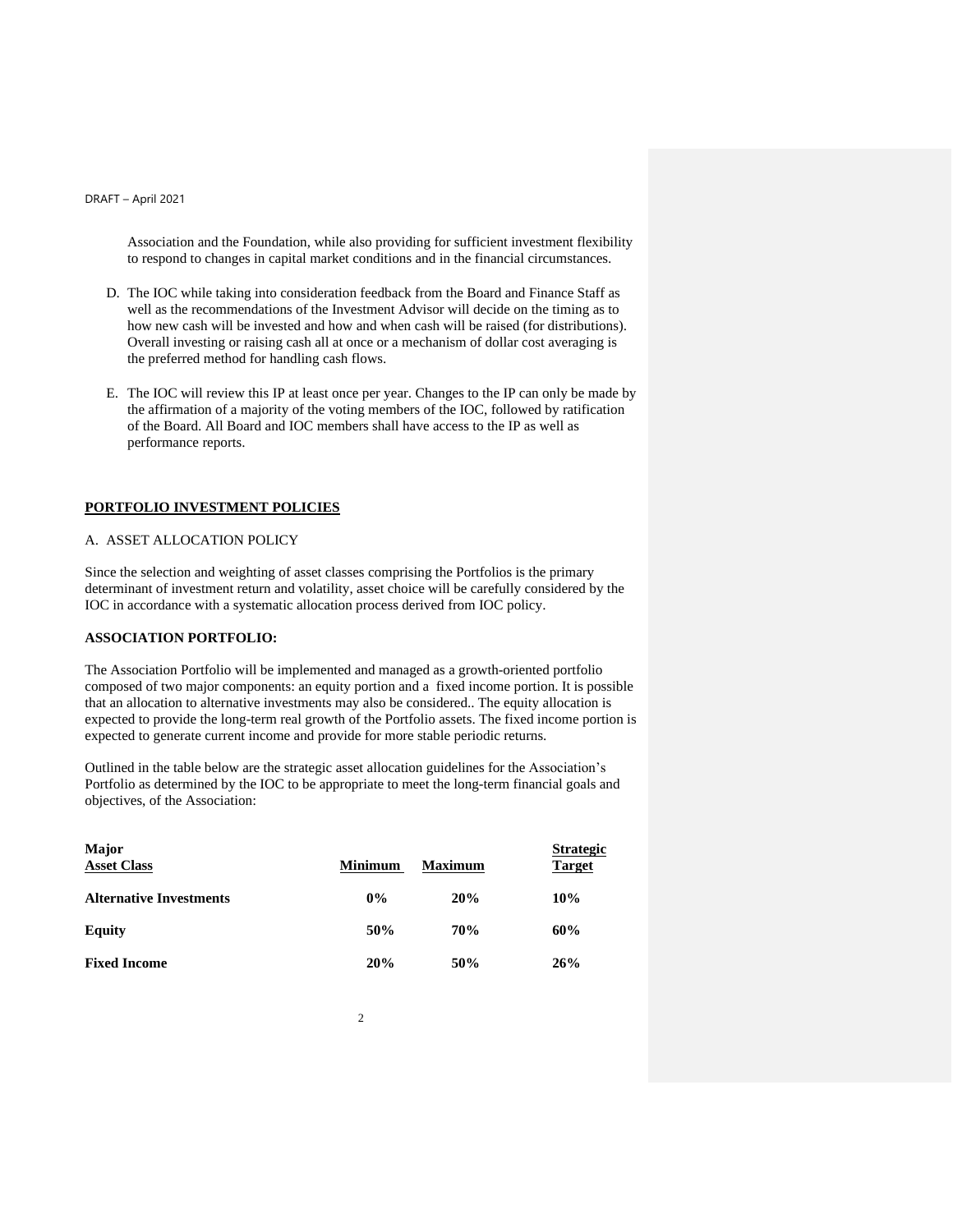**Cash & Equivalents 0% 30% 4%**

### **FOUNDATION PORTFOLIO:**

The Foundation Portfolio will be implemented and managed as a growth-oriented portfolio composed of two major components: an equity portion and a fixed income portion. It is possible that an allocation to alternative investments may also be considered.. The equity allocation is expected to provide the long-term real growth of the Portfolio assets. The fixed income portion is expected to generate current income and provide for more stable periodic returns.

Outlined in the table below are the strategic asset allocation guidelines for the Foundation's "Main" Investment Portfolio as determined by the IOC to be appropriate to meet the long-term financial goals and objectives, of the Foundation:

| <b>Major</b><br><b>Asset Class</b> | <b>Minimum</b> | <b>Maximum</b> | <b>Strategic</b><br><b>Target</b> |
|------------------------------------|----------------|----------------|-----------------------------------|
| <b>Alternative Investments</b>     | $0\%$          | 20%            | 10%                               |
| <b>Equity</b>                      | 50%            | <b>70%</b>     | 60%                               |
| <b>Fixed Income</b>                | 20%            | 50%            | 26%                               |
| <b>Cash &amp; Equivalents</b>      | 0%             | 30%            | 4%                                |

It should be noted that the IOC may (with the approval of the Board) decide to set up separate investment accounts that could be invested more conservativity or aggressively then the Main Foundation Investment Portfolio. Accordingly, in February of 2022 a decision was made to establish a Foundation "Endowment Portfolio" with a longer term view, following strategic asset allocation guidelines:

**Major Strategic Asset Class Minimum Maximum Alternative Investments 0% 20% 0% Equity 55% 75% 68% Fixed Income 20% 40% 30% Cash & Equivalents 0% 20% 2% Commented [SHB2]:** Drew – this is a guess

**Commented [SHB1]:** Not sure if this is how it works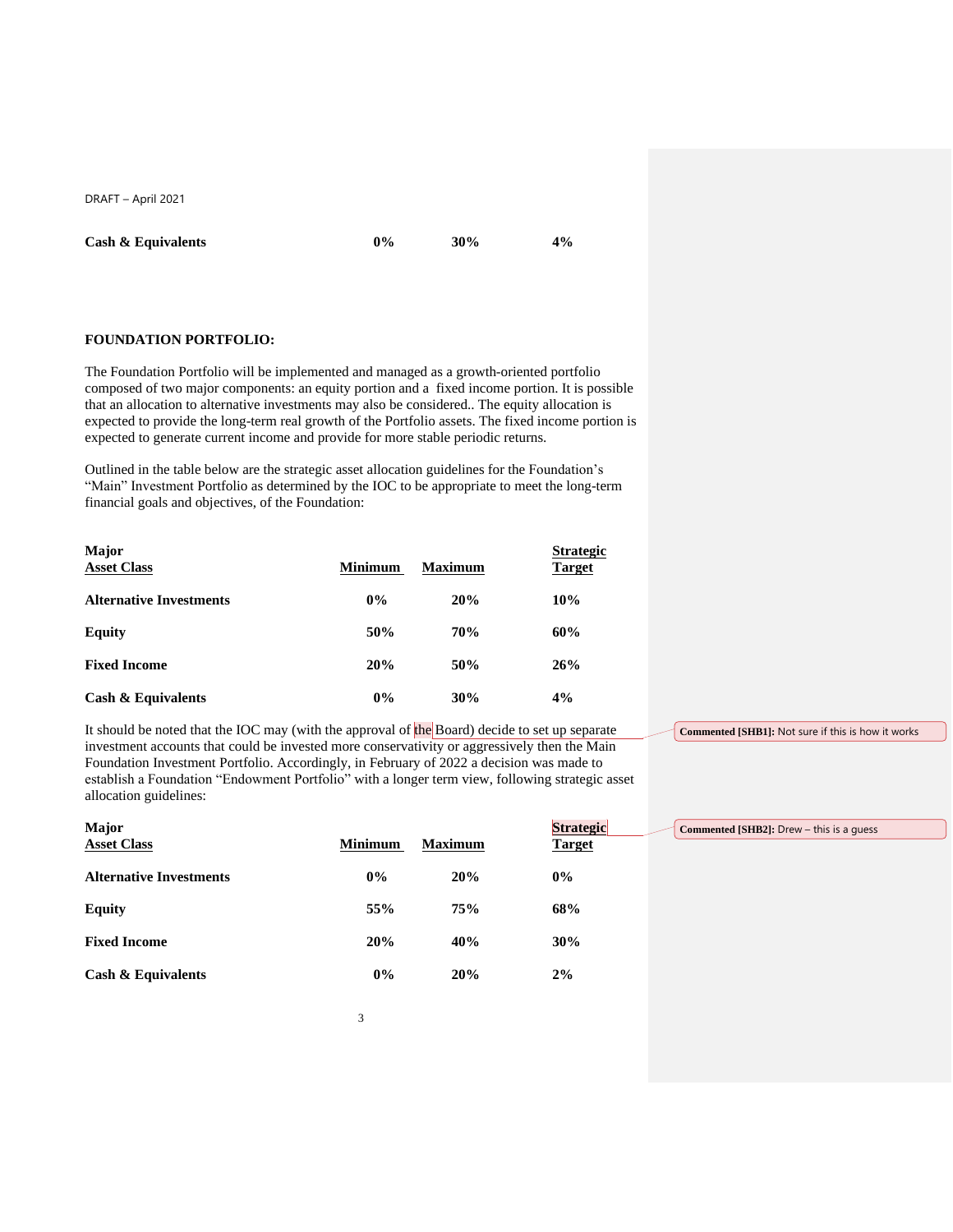#### B. INVESTMENT CONSIDERATIONS:

The target allocations to the major asset classes set within the minimum and maximum ranges detailed above are viewed as long term neutral weightings also known as "strategic asset allocations". Actual asset allocations will be reviewed by the IOC at its regularly scheduled meetings, which generally occur quarterly, or reviewed more frequently by the IOC, at the discretion of the IOC Chair, should unusual circumstances arise between the scheduled meetings. As part of this process, the IOC may make changes to the asset allocation (and or sub asset classes) based on cash flow needs, the market environment etc; as this is considered "tactical asset allocation".

After establishing the target allocations, the IOC will select the specific qualifying investment funds within major and sub asset classes. The IOC may also engage an Investment Advisor who will make recommendations as to target allocations and selection of funds. Furthermore, the IOC may engage an Investment Advisor who would make such decisions on a discretionary basis all in keeping within the policies set forth in this document.

The equity portion of the portfolios shall consist of broadly diversified domestic and global securities held in no-load mutual funds (including broad indexed funds), exchange traded funds (ETFs), diversified separately managed investment strategy, and similar listed funds.

The fixed income portion of the portfolio should consist of domestic and global fixed income securities (including bonds convertible into equities) held in no-load mutual funds, ETFs, diversified separately managed investment strategy, and similar listed funds. No more than 10% of either portfolio is to be invested in bonds rated below investment grade. Additionally, no more than 35% of either portfolio is to be invested in Non US bonds.

It is anticipated that the Portfolio will not invest in illiquid alternative assets initially. As many any of these investments do not meet the liquidity, risk and return, and low-cost investment management fee objectives of the IOC. However, as the Portfolio increases in size over time, the IOC will monitor the performance of the alternative assets class through publicly available information.. Should alternative investments be considered an emphasis will be on investments that are relatively low volatility and less correlated to stock and bond markets and may be through ETF's, mutual funds or limited partnerships. The IOC will be under no obligation to maintain allocations to any alternative asset and may sell, reduce and eliminate such investments from the Portfolio as permitted by liquidity events, redemptions, and contractual terms and provisions of such alternative investments

Furthermore, the IOC should give preference to investments that have the lowest cost or investment fees. While not excluding actively managed equity or fixed income funds, the IOC should ensure that the extra costs involved have a strong probability of being offset by higher returns from such a fund.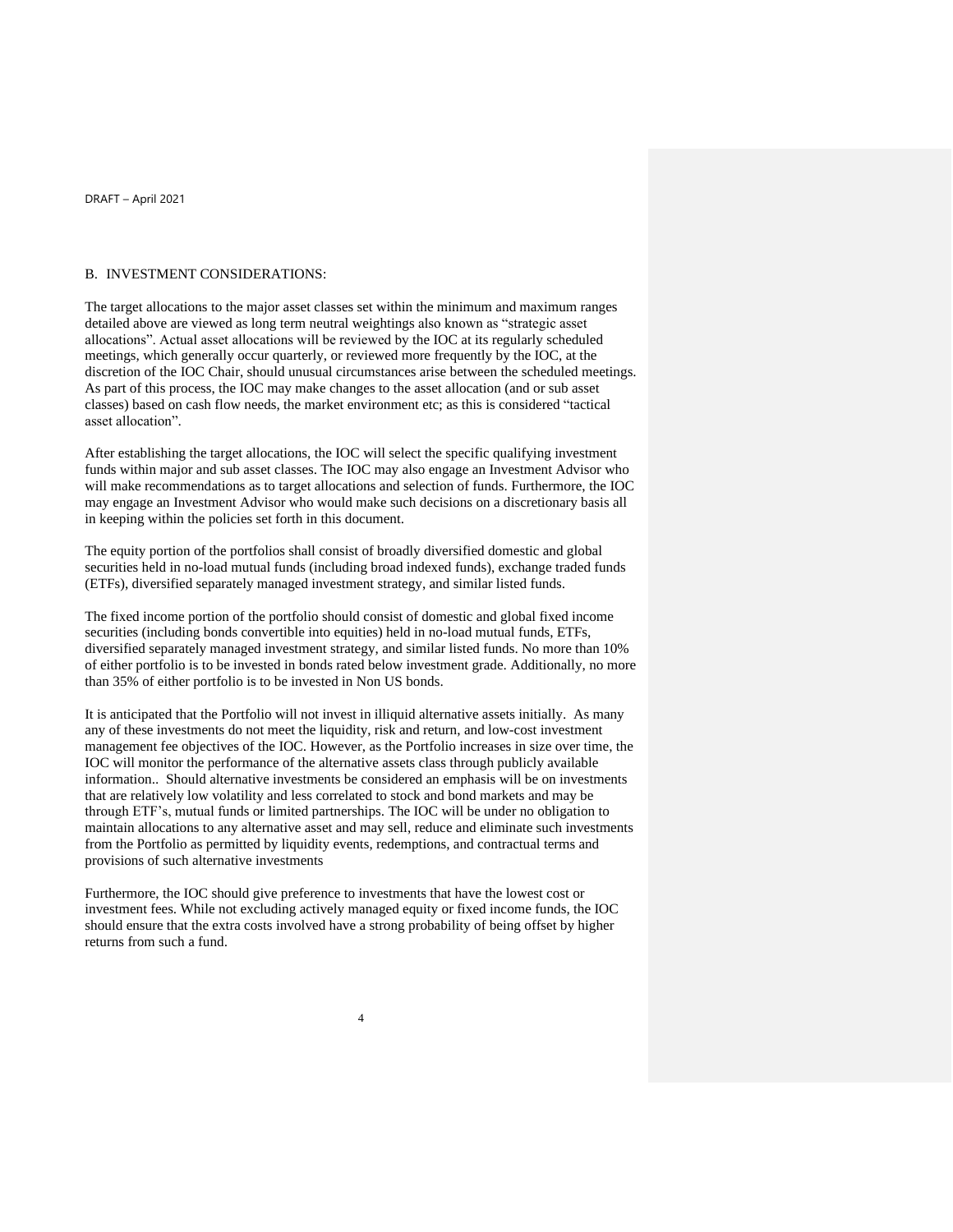#### C. DISTRIBUTION POLICY

Periodically as required by the activities of the Foundation, the Board will inform the IOC of the amount needed to fund Foundation and/or US Sailing initiatives. The IOC will set the procedures by which some or all of the Portfolio is liquidated in order to meet the needs of the Foundation and US Sailing. Should an Investment Advisor be engaged, the IOC will aim to give such Advisor as much advance notice as possible as to any upcoming distributions.

#### D. REBALANCING

It is expected that the Portfolio's actual asset allocation will vary from its target asset allocation as a result of varying returns earned on its investments in different asset and sub asset classes. The Portfolio may be rebalanced to or towards its approved target asset allocation under the following procedures:

Incoming cash for investment and outgoing money movements for capital expenditures may be used to realign the current weightings closer to the target allocations for the Portfolio.

The IOC will review the Portfolio at each of its scheduled meetings to assess the deviation from target allocations. In the event that any asset class (equity or fixed income) in the Portfolio is +/- 5 percentage points from its target weighting then the IOC may consider rebalancing towards the set targets. Rebalancing is not mandatory and factors such as upcoming cash inflows and outflows should be takin into consideration. However absent any extenuating circumstances the spirit of the +/-5% rule is to encourage a discipline of adding to an asset class after market selloffs and trimming back positions after big runs up.

The IOC may provide a rebalancing recommendation at its scheduled meetings or at any time between meetings. Pursuant to majority approval of the IOC, the IOC Chair shall undertake a rebalancing of the Portfolio, or direct the Investment Advisor accordingly.

The IOC will act in a timely manner to address deviations in which the equity and fixed income asset classes are above their stated maximums or below their stated minimums in the asset allocation guidelines set forth above.

#### E. DIVERSIFICATION OF INVESTMENTS

In recognition of the prudence required of fiduciaries, reasonable diversification will be sought at all times. Experience has shown financial markets and inflation rates are cyclical and therefore, control of volatility will be sought through diversification of asset classes and selection of investments that are diverse in nature.

The IOC will take reasonable precautions to identify and avoid excessive investment concentrations in the Portfolio. Specifically, no single underlying investment security shall represent more than 5% of the total Portfolio assets, with the exception of fixed income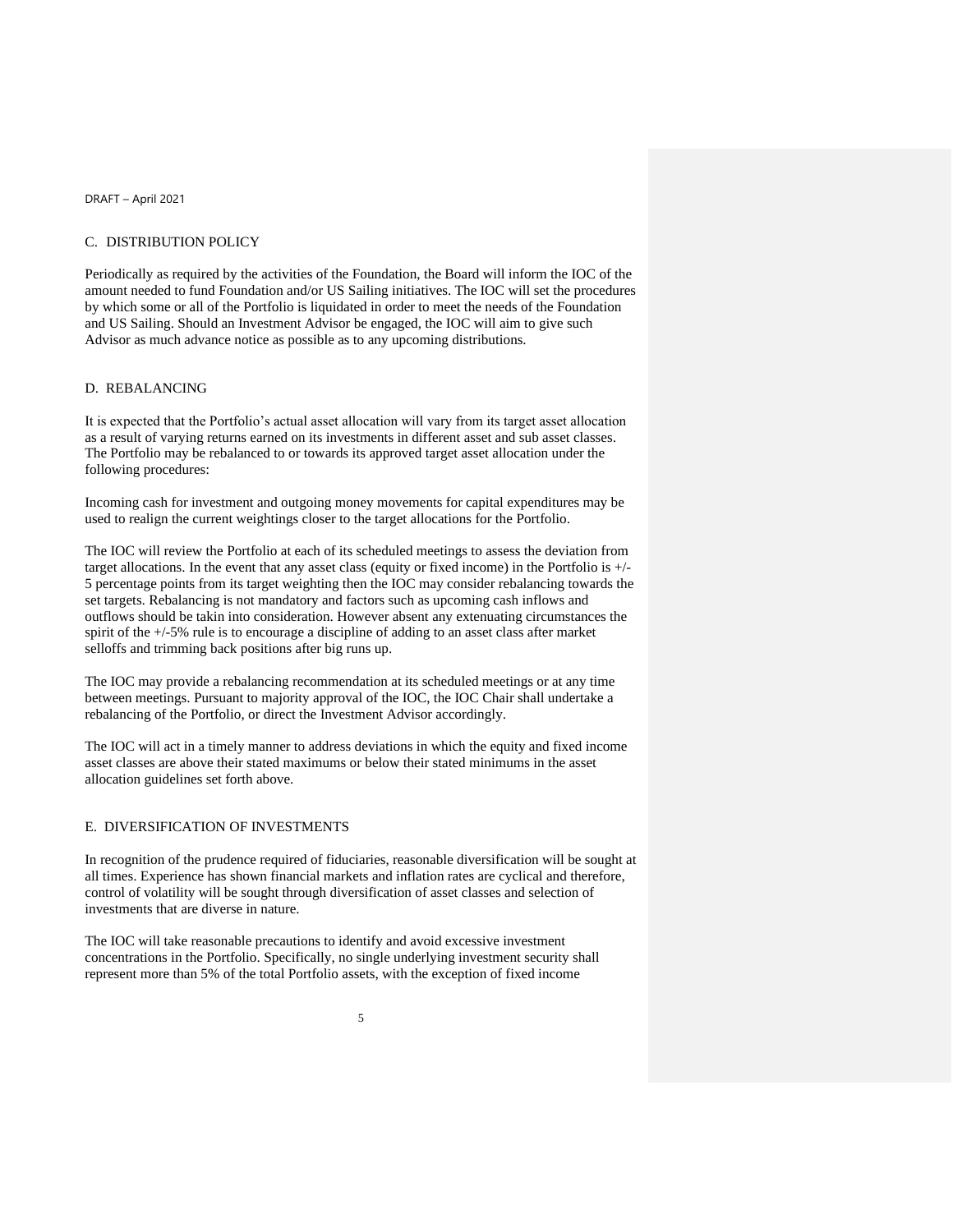investments explicitly guaranteed by the U.S. government. No single investment pool or mutual fund shall comprise more than 25% of total Portfolio assets, with the exception of passive managed investment funds seeking to match the returns of a broadly diversified market index (for example an S&P500 Index fund).

### F. INVESTMENT MANAGEMENT

Investment managers ("Managers") are defined as: mutual funds, ETF's, other pooled accounts, and separately managed accounts ("SMA's).

An Investment Advisor may or may not be part of a bank or securities firm but will generally provide custodial and sometimes banking and other related services. An Investment Advisor will typically provide assistance with investment and spending polices, asset allocation, selection of Managers and oversight of the portfolios.

Managers should be selected based on a number of qualitative and quantitative measures, including performance, risk, fees, manager tenure and adherence to a desired style.

The IOC is delegated the responsibility of choose in Investment Managers and or to engage an Investment Advisor for guidance pursuant to this IP.

In the selection of an Investment Advisor, the IOC will take into consideration, costs, array of services, experience in working with other non-profit organizations and reputation.

The IOC further recommends that index funds be used where practical, due to their low cost, superior long-term performance, low turnover and fully invested position.

#### G. PERFORMANCE MEASUREMENT

Investment performance for both portfolios will be viewed on a "total return" basis. Meaning that dividends, interest and net appreciation or depreciation will be combined when evaluating investment performance and when considering the expenditure of funds in pursuing the objectives of the Foundation and US Sailing. Investment performance of the Portfolios will be measured net of investment management fees and transaction costs, taking into consideration investment policy and total return objectives. The investment performance measurement technique shall be consistent with generally accepted practices within the investment industry.

The IOC will evaluate the composite performance of each Portfolio against (a) the short- and long-term return objectives for the Portfolio, and (b) such benchmarks established by the IOC, comprised of unmanaged market indexes alone or weighted into a composite benchmark, as to be representative of the Portfolio's composition.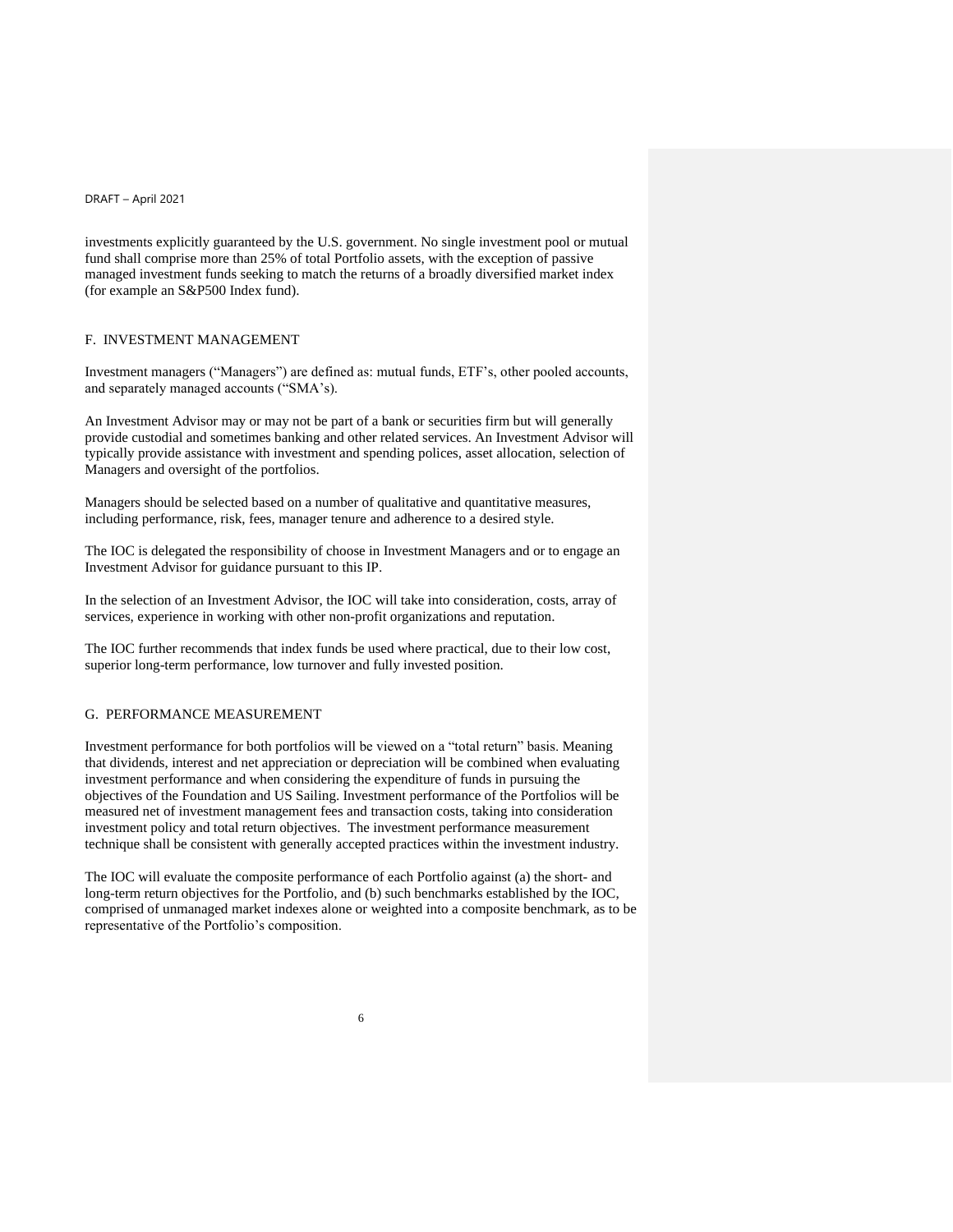While the IOC will mostly focus on the total return of each portfolio compared to an index benchmark, they will also evaluate each Manager relative to an appropriate benchmark or benchmarks.

While absolute performance is key, consideration will also be given to risk adjusted returns when looking at total portfolio and individual Manager performance.

The IOC shall be responsible for periodically reviewing the performance measurement process.

### H. LIMITATIONS AND RESTRICTIONS

As a general matter, individual equity or fixed income securities shall not be selected by the IOC, with the exception of FDIC Certificates of Deposit, U.S. Government securities and Corporate Bonds rated "AA" or better.

7

Certain categories of investments that are not approved for use by the IOC for use in the Portfolio are set forth in Appendix A: List of Restricted Investments to this IP.